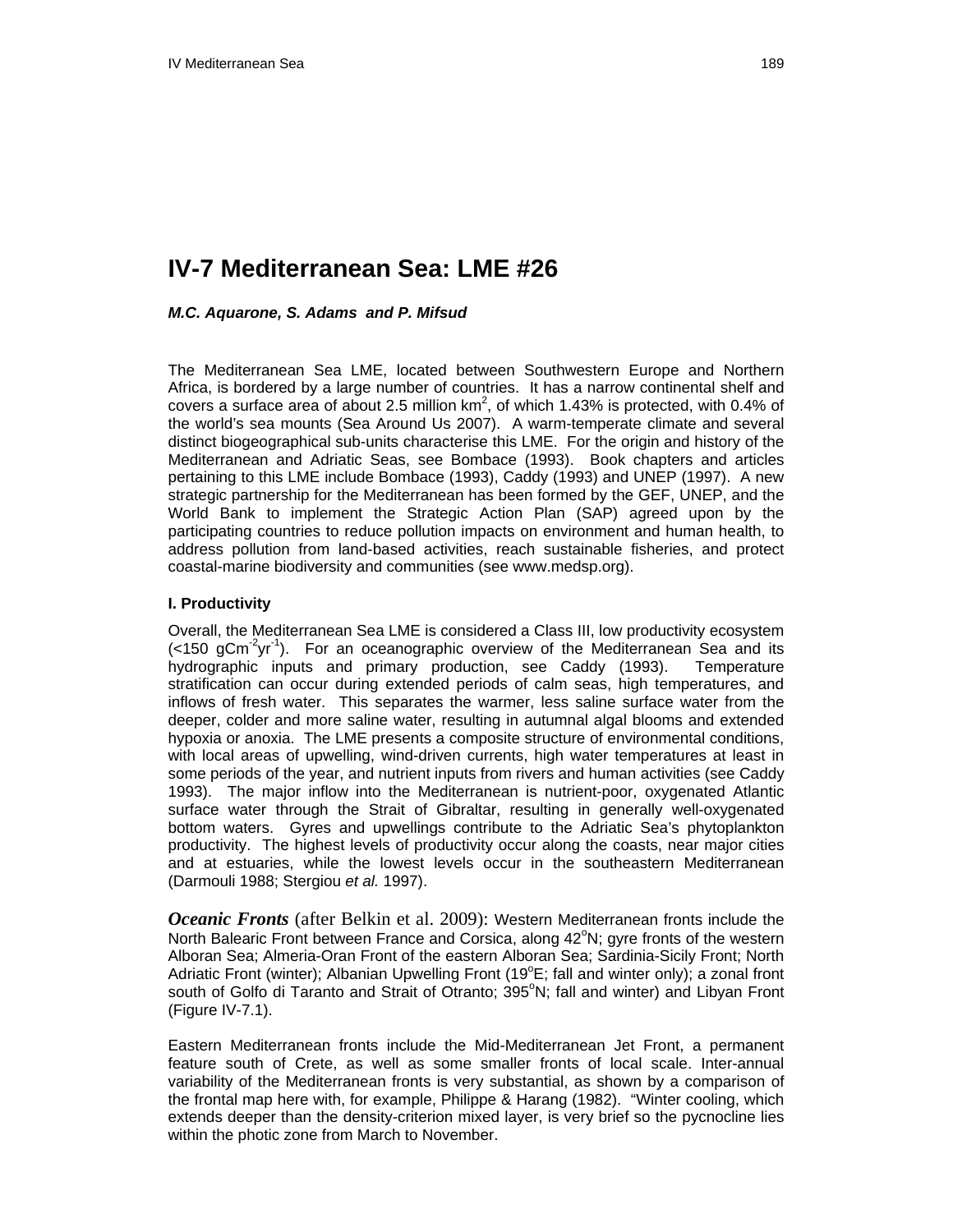

**Figure IV-7.1. Fronts of the Mediterranean Sea LME. AF, Albanian Front; AOF, Almeria-Oran Front; CrF, Crete Front; CyF, Cyprus Front; LbF, Libyan Front; LgF, Ligurian Front; NAF, North Adriatic Front; NBF, North Balearic Front; NTF, North Tyrrhenian Front; OF, Otranto Front; SSF, Sardinia-Sicily Front; TF, Tunisian Front. Countries: BH, Bosnia-Herzegovina; CR, Croatia; IS, Israel; LE, Lebanon; MO, Montenegro; SL, Slovenia; SY, Syria. After Belkin et al. 2009).** 

The primary production rate is minimal in late summer, and increases when the mixed layer deepens in autumn. Chlorophyll accumulation is rapidly overtaken by loss in spring as herbivore consumption builds up to balance production" (Longhurst 1998). Belkin and O'Reilly (2008) have put forward an algorithm for oceanic front detection in chlorophyll and SST satellite imagery.

*Mediterranean Sea SST* (after Belkin 2009) Linear SST trend since 1957: 0.43°C. Linear SST trend since 1982: 0.71°C.

The thermal history of the Mediterranean Sea since 1957 has consisted of two major periods: (1) cooling until the all-time minimum in 1978; (2) warming until the present at a very fast rate of 1.2°C in 28 years. This rate is roughly consistent with the warming rate of 0.067°C per year based on satellite data from 1990-2006 (Del Rio Vera et al., 2006). High-resolution regional ocean models predict a 3°C SST rise in the Mediterranean Sea by 2100 (Somot et al., 2006), a rather conservative estimate given the current SST warming rate of approximately 0.5°C to 0.7°C per decade. The present warming was accentuated by the all-time maximum of 20.5°C in 2003, a result of an exceptional heat wave caused by a blocking anticyclone situated over Western Europe for >20 days in summer.

Most climate studies consider separately two major basins, Western and Eastern. Longterm variability of the Western Basin is linked to the North Atlantic Oscillation, whereas the Eastern Basin variability is linked to the Indian monsoon (CIESM, 2002). Lascaratos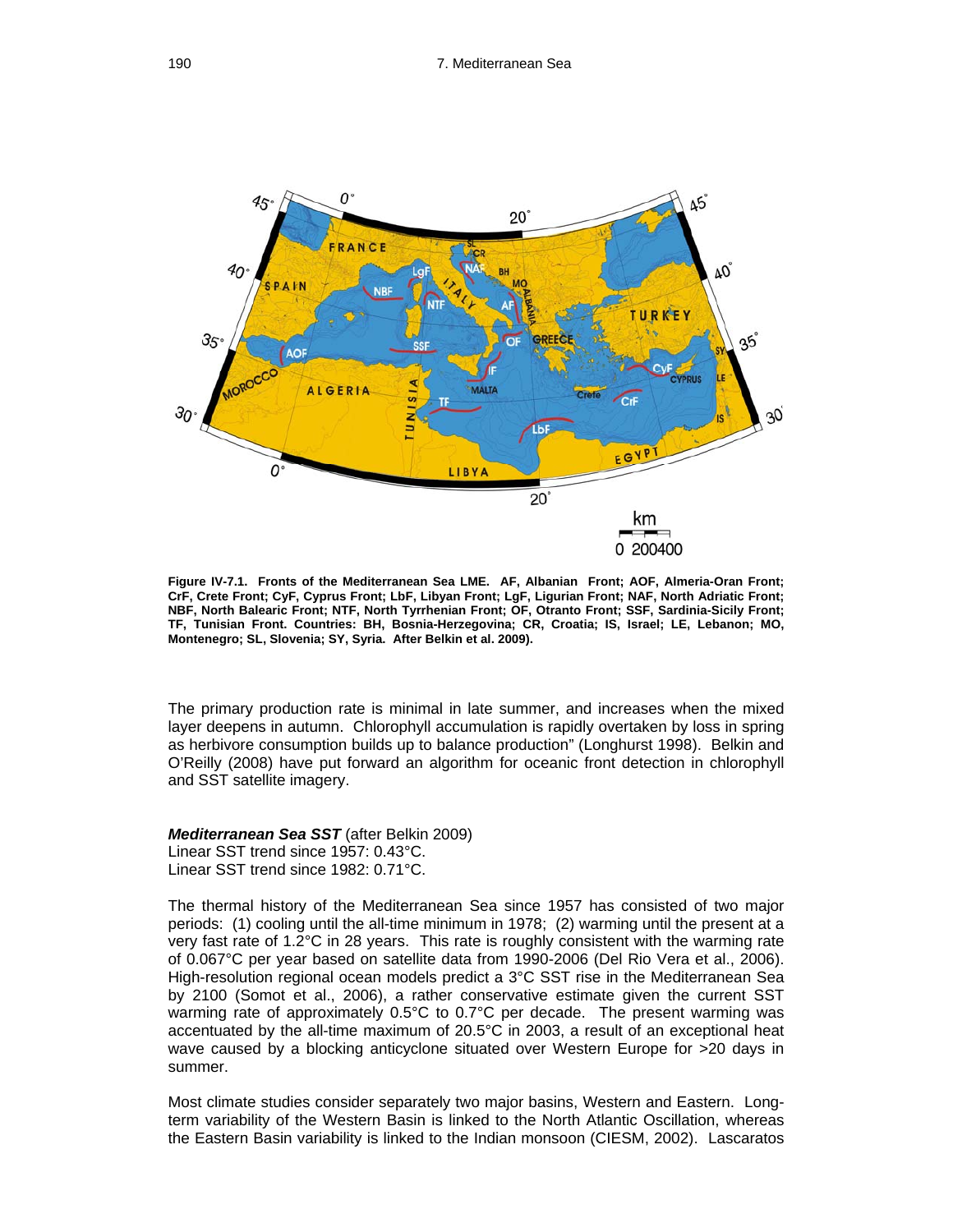et al. (2002) used the COADS (Comprehensive Atmosphere-Ocean Data Set) data from 1945-1994 to study long-term variability of SST and atmospheric parameters over the Mediterranean Sea after removal of seasonal signal and quasi-biannual oscillation by a digital filter. Their SST time series is similar to ours, except for a different dating of the all-time minimum (1975 instead of 1978) likely caused by the digital filter. During the 15 year warming period of 1975-1990, they found SST increases of 0.8°C, 0.5°C and nearly zero in the Western Basin, Ionian and Levantine Seas respectively. The strong eastward diminishing trend is suggestive of eastward advection (Lascaratos et al., 2002). Alternatively, this trend reflects a diminishing influence of the North Atlantic toward east.



**Figure IV-7.2. Mediterranean Sea LME annual mean SST (left) and SST anomalies (right), 1957-2006, based on Hadley climatology. After Belkin (2009).** 

*Mediterranean Sea LME Trends in Chlorophyll and Primary Productivity*: Overall, the Mediterranean Sea LME is considered a Class III, low productivity ecosystem (<150  $qCm^2yr^{-1}$ , but that natural productivity is augmented by increased nutrient input from human induced activities.



**Figure IV-7.3. Mediterranean Sea LME trends in chlorophyll** *a* **(left) and primary productivity (right), 1998-2007. Values are colour coded to the right hand ordinate. Figure courtesy of J. O'Reilly and K. Hyde. Sources discussed p. 15 this volume.** 

#### **II. Fish and Fisheries**

The Mediterranean Sea LME is one of the most diverse and stable LMEs in terms of species groupings and their share in the total catch (Garibaldi and Limongelli 2003). For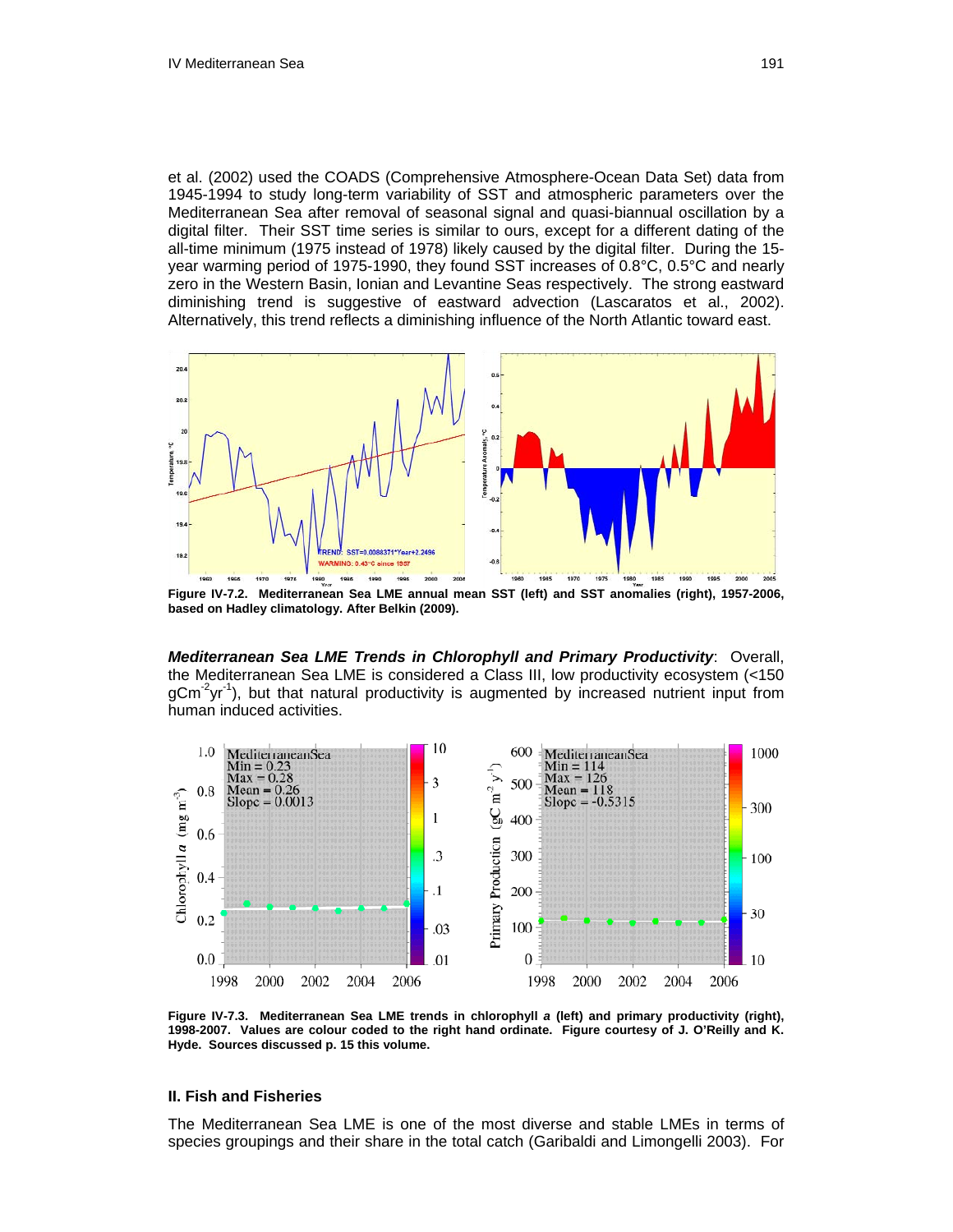more information on primary production and fisheries, as well as a historical perspective on fisheries in the Mediterranean Sea, see Caddy (1993). For a study on ecology and fisheries in the Adriatic Sea, see Bombace (1993).

Total reported landings in the LME, consisting largely of clupeoids (pilchard, anchovy & sardinella), increased from 1950 to the mid 1980s, levelling off at around 900,000 tonnes in the 1990s, with landings over 1 million tonnes recorded in 1994 and 1995 (Figure IV-7.4). The value of the reported landings has peaked at about 2.4 billion US\$ (in 2000 real US\$) in 1988 (Figure IV-7.5).



**Figure IV-7.4. Total reported landings in Mediterranean Sea LME by species (Sea Around Us 2007).** 



**Figure IV-7.5. Value of reported landings in the Mediterranean Sea LME by commercial groups (Sea Around Us 2007).** 

The primary production required (PPR; Pauly & Christensen 1995) to sustain the reported landings in this LME reached 20% of the observed primary production in 1994, but has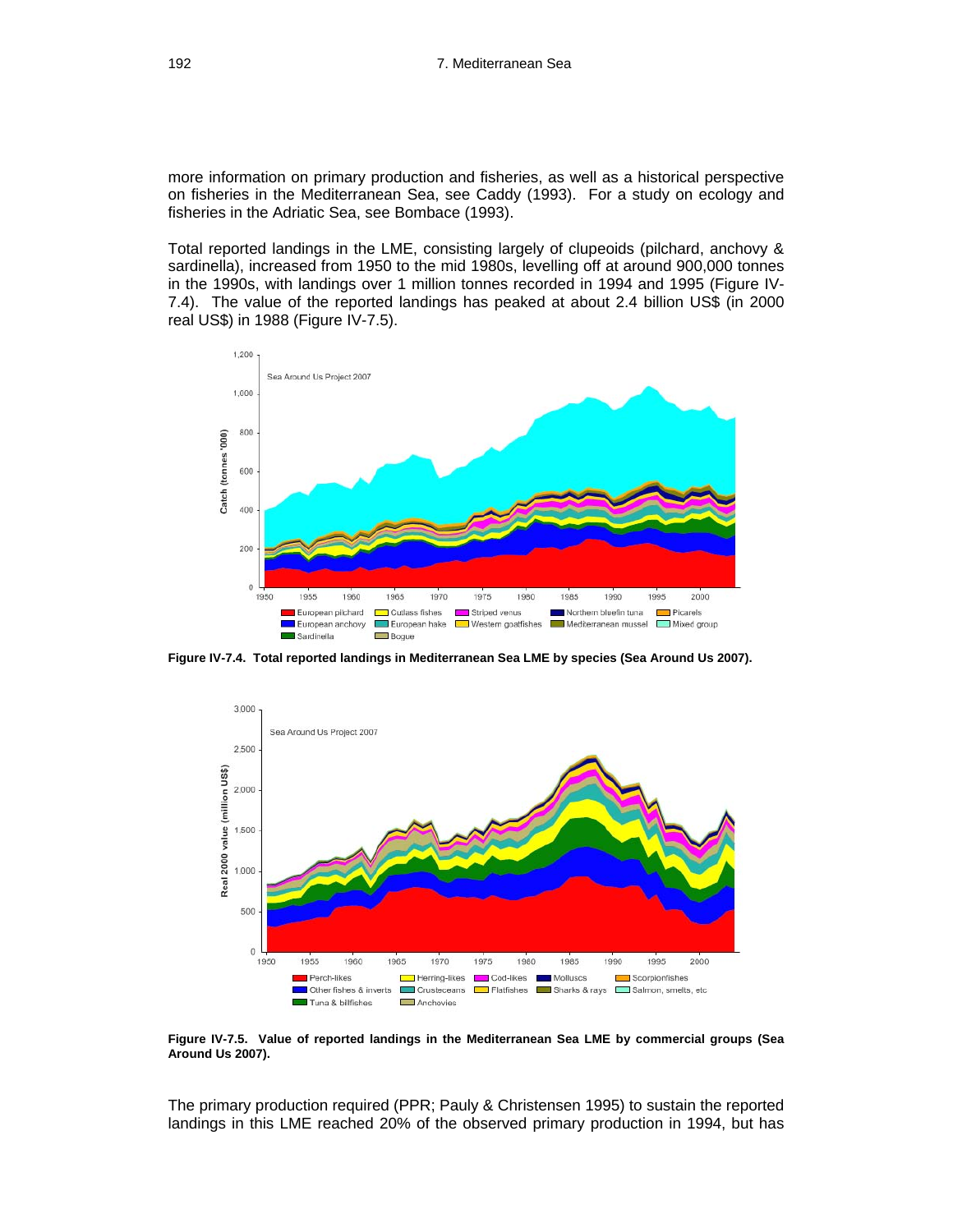since declined to 15% (Figure IV-7.6). Italy has the largest footprint, but overall, the PPR is evenly distributed amongst the Mediterranean countries.<br> $\frac{0.25}{1}$ 



**Figure IV-7.6. Primary production required to support reported landings (i.e., ecological footprint) as fraction of the observed primary production in the Mediterranean Sea LME (Sea Around Us 2007). The 'Maximum fraction' denotes the mean of the 5 highest values.** 

The mean trophic level of the reported landings (i.e., the MTI; Pauly & Watson 2005) has increased until the mid 1980s and has declined since the mid 1990s, when the expansion of the fisheries, particularly offshore, ceased, as suggested by the increase of the FiB index from 1950 to the mid 1980s. Since the mid 1980s, the FiB has stabilized and began to decline in the late 1990s (Figure IV-7.7 bottom), an indication of decline in both the MTI and catch (Pauly & Watson 2005).



**Figure 1V-7.7. trophic level (i.e., Marine Trophic Index) (top) and Fishing-in-Balance Index (bottom) in the Mediterranean Sea LME (Sea Around Us 2007).** 

These trends confirm, along with the contributions by Durand (2000), that substantial 'fishing down' has occurred in the Mediterranean, as originally suggested by Pauly *et al.*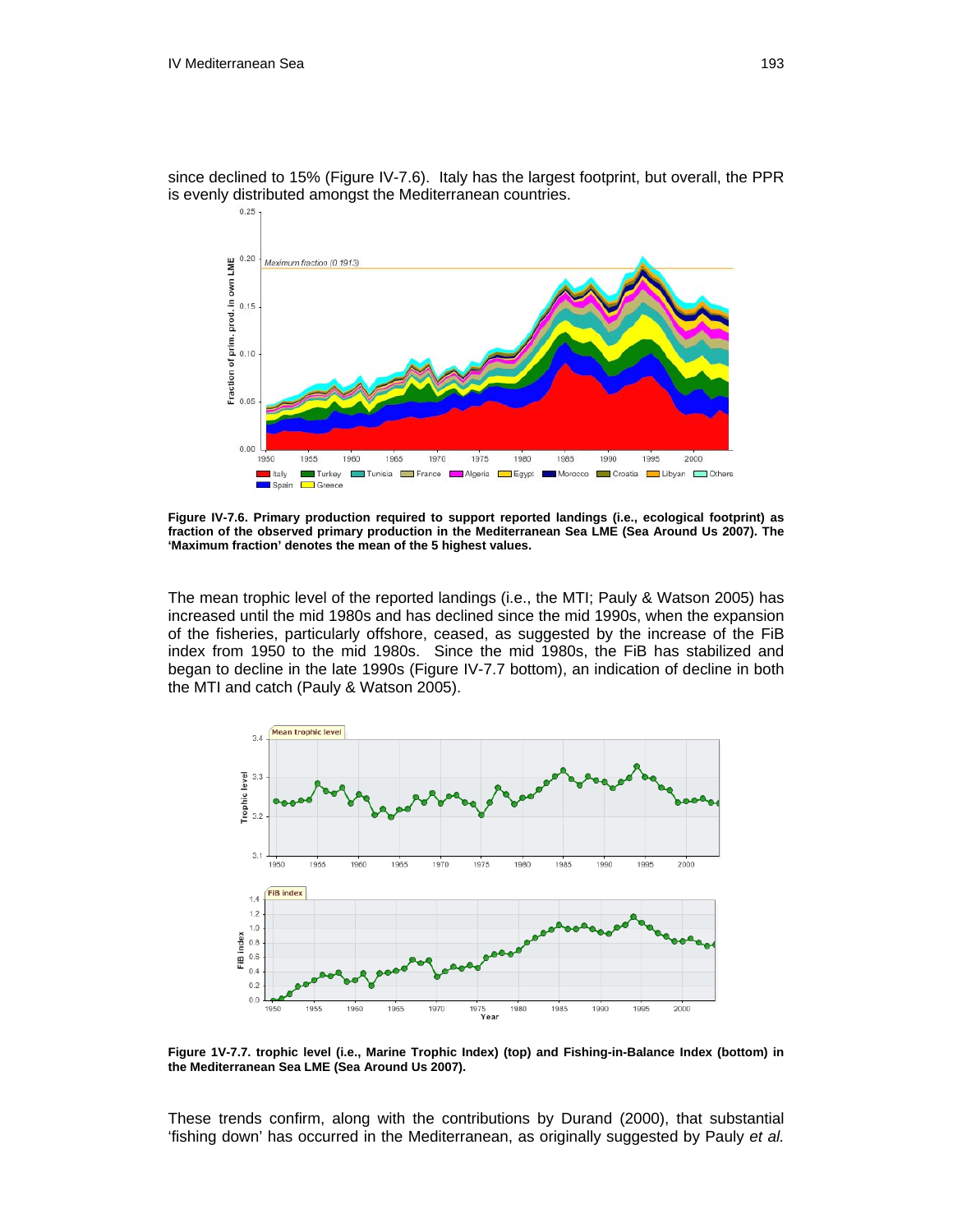(1998). Demersal fish populations are constantly overfished: shallow areas (within the 3 miles coastal limit or on bottom less than 50 m deep) are illegally trawled and small, illegal mesh sizes are used (UNEP, RAC/SPA 2003). It should also be noted that the 'fishing down' is not a result of an increase in the production of low-trophic, farmed organisms (e.g., mussels) being included in the valuation of mean trophic level, as suggested by Pinnegar *et al.* (2003). In fact, if the production from the Mediterranean aquaculture were included in the valuation, the mean trophic level would be higher, because it is, increasingly, high-trophic level fishes (e.g., bluefin tuna) that are being farmed in the Mediterranean (Stergiou *et al.* 2007). In recent years, aquaculture production in the Mediterranean increased from 19,997 tonnes in 1970 to 339,185 tonnes in 2002 (FAO FISHSTAT 2002). The Stock-Catch Status Plots suggest that, based on reported landings statistics, very few stocks have collapsed (Figure IV-7.8, top), and that over 80% of the reported landings originate from fully exploited stocks (Figure IV-7.8, bottom).

Technological improvements in fishing fleets and their increased fishing capabilities in the LME have resulted in a decline in the catch per boat (Caddy 1993), while fishing effort has increased in response to high fish prices. By the 1970s, a substantial portion of the less productive southern shelves was being fished for demersal resources. In the Adriatic Sea sub-area, coastal pollution and eutrophication have been the principal factors driving change in fisheries yields. Fish kills have also occurred in the northern Adriatic from noxious phytoplankton blooms and anoxic conditions. For more information on demersal and pelagic fish and molluscs in the Adriatic, see Bombace (1993).



**Figure IV-7.8. Stock-Catch Status Plots in the Mediterranean LME, showing the proportion of developing (green), fully exploited (yellow), overexploited (orange) and collapsed (purple) fisheries by number of stocks (top) and by catch biomass (bottom) from 1950 to 2004. Note that (n), the number of 'stocks', i.e., individual landings time series, only include taxonomic entities at species, genus or family level, i.e., higher and pooled groups have been excluded (see Pauly** *et al.***, this vol. for definitions).**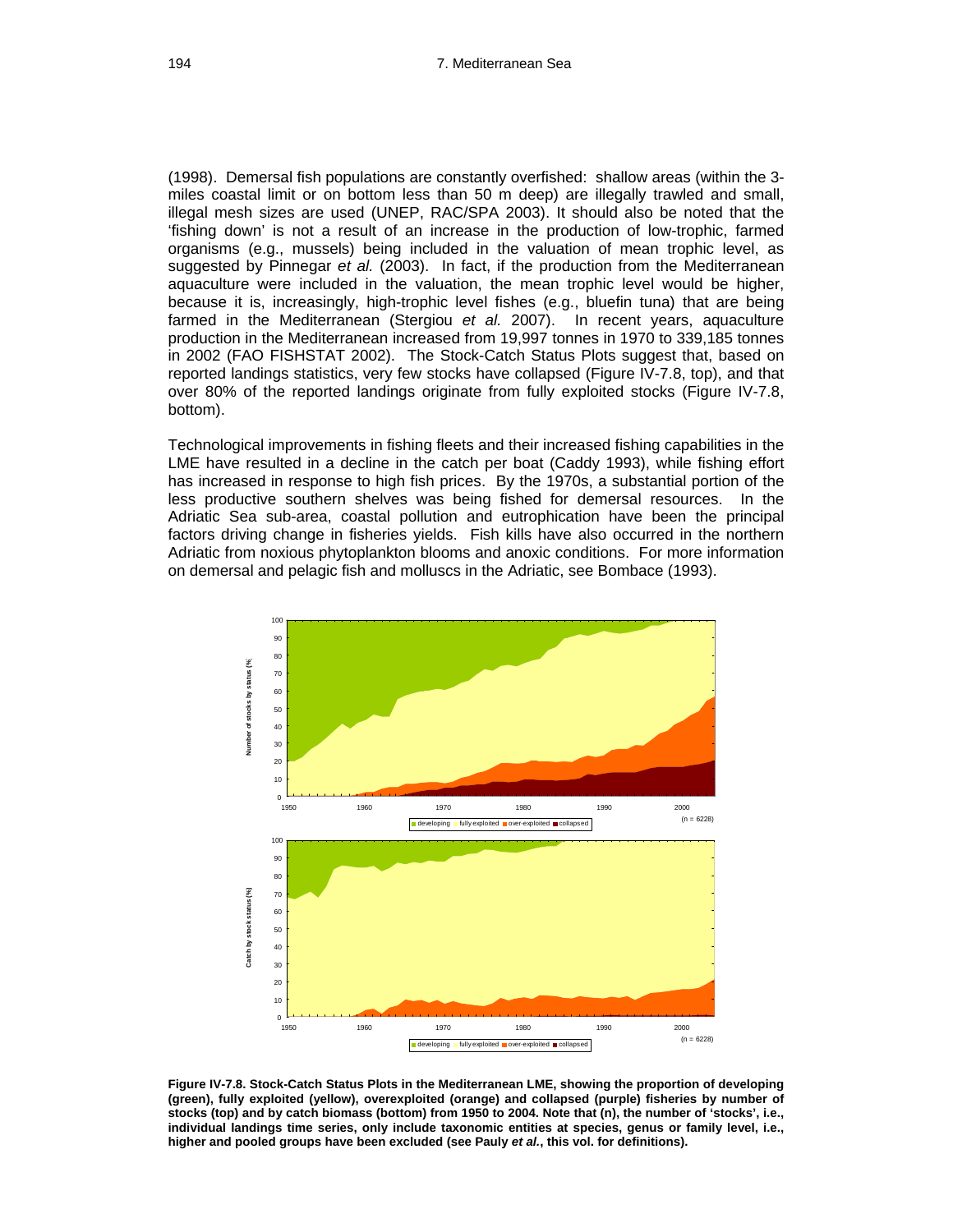#### **III. Pollution and Ecosystem Health**

Anthropogenic pressures on the Mediterranean marine environment include agricultural wastes, airborne particles and river run-off that carries nutrients, pathogens, heavy metals, persistent organic pollutants, oil and radioactive substances. All these pollution sources affect the most productive areas of the Mediterranean marine environment, including estuaries and shallow coastal waters. At the same time, physical changes to its 46,000 Km coastline from human activities are threatening Mediterranean coastal and marine habitats of vital importance in maintaining a healthy ecosystem. Focusing on human activities, 131 "pollution hot spots" have been identified by the countries in the frame of the Strategic Action Programme (SAP) of UNEP. These pollution hot spots are point pollution sources or coastal areas, which may affect human health, ecosystems, biodiversity, sustainability, or economy. Of these hot spots, 26% are urban, 18% industrial and 56% mixed (urban and industrial) (UNEP/WHO 2003). Additionally to the pressures from land based pollution sources and off-shore and shipping activities, biological invasions of alien species and the increasing appearance of Harmful Algal Blooms (HABs) are considered as emerging issues threatening the marine environment of the Mediterranean (EEA 2006). The atmosphere also contributes nitrogenous compounds, contaminants and heavy metals (see Caddy 1993, UNEP 1989).

The Mediterranean Sea LME's 46,000 km of coast supports an estimated population of 150 million inhabitants along the coast of the LME. Note that this population produces 3.8 billion cubic metres of wastewater each year (www.unepmap.org). Along the Mediterranean coast, 69% of the 601 cities with population above 10,000 (total resident population 58.7 million) operate a wastewater treatment plant, mostly using secondary treatment (56% of the operating plants) (UNEP/MAP/MEDPOL/WHO 2004). However, the distribution of treatment plants is not uniform along the Mediterranean region, the northern coast having a much greater part of its population served by treatment plants than the southern coast. Furthermore, due to increasing population in the cities, poor rate of sewerage connections and failures in treatment plant operation, an important part of the generated municipal effluents is still discharged untreated into the Mediterranean. A further 2.5 million cubic metres of waste water are produced by the 220 million tourists visiting the Mediterranean region every year, especially in summer. Blooms of phytoplankton and benthic diatoms have resulted in local fish kills caused by anoxia. Planktonic blooms and sewage contamination of coastal waters have also caused human health problems associated with the ingestion of contaminated shellfish (see UNEP/FAO 1990, Caddy 1993, UNEP/MAP 2004).

Agriculture is the largest non-point contributor of pollutants to the Mediterranean (UNEP/MAP 2001). The EEA reported in 2001 that the large river basins like the Rhone and Po basins are subjected to heavy agricultural pressures. "The first six drainage regions, following a tentative ranking of the risk of soil erosion and nutrient losses, are found in peninsula Italy, Sicily, Sardinia, Greece, Turkey and Spain (EEA, 1999c) with an estimated annual minimum agricultural load (excluding Croatia, Egypt, Libya, Malta land Slovenia) to the Mediterranean Sea of 1.6 million tonnes nitrogen, 0.8 million tonnes phosphorus and 1.7 million tonnes TOC" (reports.eea.europa.eu). Intensive aquaculture is undoubtedly a matter of concern for the Mediterranean marine coastal environment, since it can induce pollution and can lead to conflicts with other users (UNEP/MAP/MEDPOL 2004).

Rivers are important conveyors of industrial pollutants to the Mediterranean, especially the Po, Ebro and Rhône rivers (UNEP/MAP 2003). Industrial wastewater is either discharged directly to the sea or through municipal sewerage systems, outfalls, uncontrolled disposal sites and rivers. There are more than 200 petrochemical and energy installations, basic chemical industries and chlorine plants located along the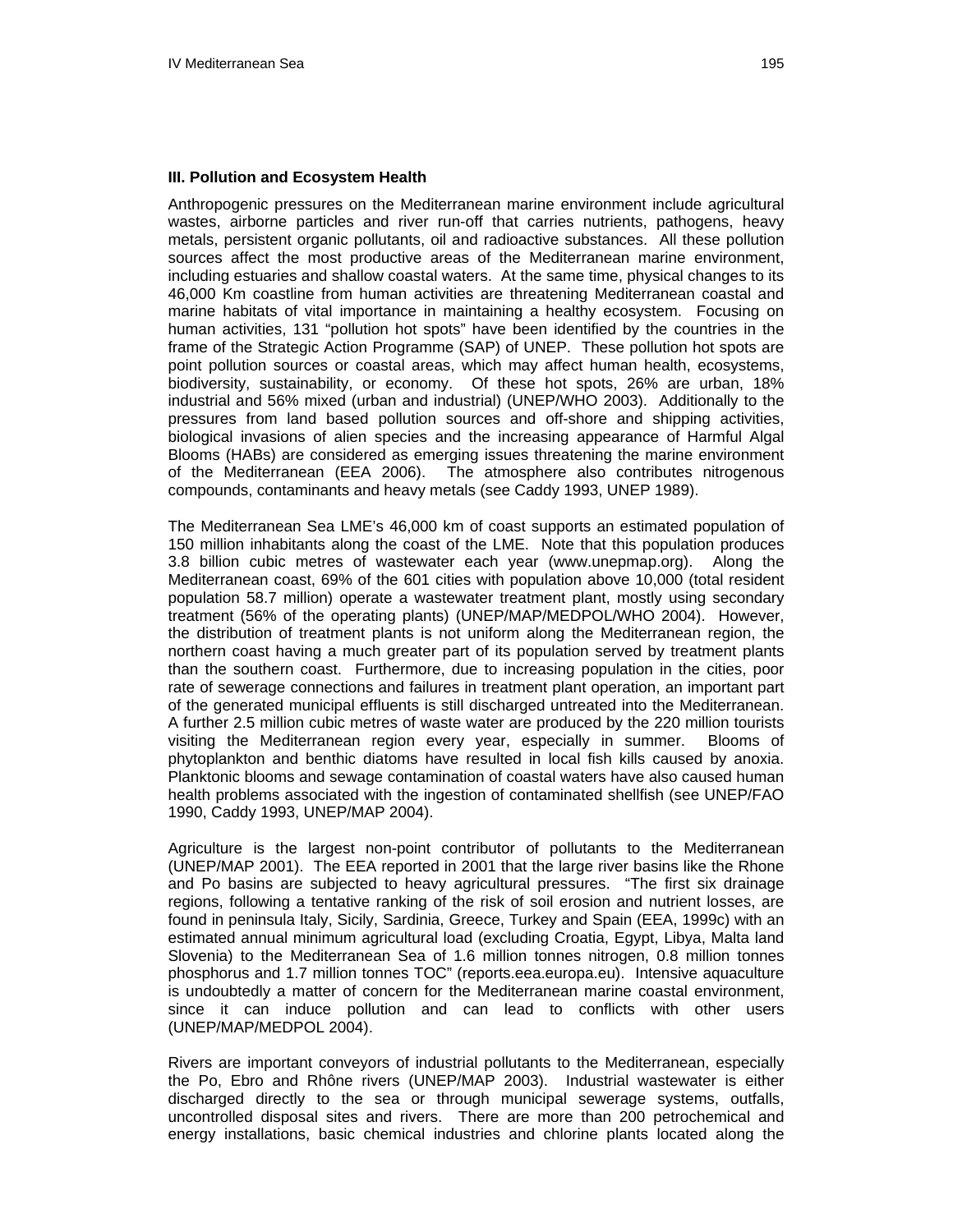narrow Mediterranean coast and catchment basins of rivers, including at least 40 major oil refineries, in addition to cement plants, steel mills, tanneries, food processing plants, textile mills and pulp and paper mills (UNEP/MAP 2001). Petrol refineries are dumping 20,000 tonnes of petrol per year into the sea. Discharges during routine unloading account for 60% to 70% of the oil pollution in the Mediterranean. EEA estimates that 50% of the land area is at risk of erosion (reports.eea.europa.eu, 2001). A recent survey carried out by MAP through the MED POL Programme resulted in the preparation of the National Baseline Budget of emissions and releases in the Mediterranean region. The database showed that the sectoral contribution to the overall industrial loads (e.g. 86.1% of biological oxygen demand (BOD) comes from food processing, farming and oil refining; 97.3% of lead in effluents comes from inorganic chemical plants and fertilizers manufacturing (UNEP/MAP 2006).

### **IV. Socioeconomic Conditions**

UNEP/MAP.org predicts the population of the coastal states of the Mediterranean will reach 600 million by 2050. Urban growth rates are high for the Mediterranean and it is likely that in 50 years the population will shift from essentially rural to urban (www.unepmap.org). In terms of wealth, the EU countries have 90% of the GDP for the Mediterranean, with GDP per capita values twelve times higher than in north African countries (www.unepmap.org). Anthropogenic nutrient enrichment and eutrophication caused by runoff and polluted river discharges are a major concern both for fisheries and tourism revenues. In 1998, the Barcelona Declaration of the Mediterranean NGOs for Sustainable Development attested that the Mediterranean was at that time the site of 35% of the world's trade in hydrocarbons, of 15% of the chemicals trade, and of 17% of world trade. The UNEP/Mediterranean Action Plan (www.unepmap.org) reports that 42% of the coastal zone is under artificial land cover and that by 2025, half the coastal zone will be covered by roads, ports, airports and industrial and power facilities.

Fisheries production has increased in many areas and is of major economic importance. Mariculture production of mussels and oysters has also increased. Production from aquaculture increased from 78,000 ty<sup>-1</sup> in 1984 to 248,000 ty<sup>-1</sup> in 1996, according to the EEA (http://reports.eea.europa.eu).

#### **V. Governance**

Governance of the Mediterranean Sea LME involves 21 countries and the European Union. The countries differ in their stages of economic and institutional development and in their capacities to address biodiversity issues in the context of sustainable development. The Mediterranean became the first region to adopt an Action Plan – the Mediterranean Action Plan (MAP) in 1975, under the UNEP Regional Seas Programme. This was followed by the adoption of the Convention for the Protection of the Mediterranean Sea against Pollution (Barcelona Convention) in 1976, which entered into force in 1978, and a succession of six landmark protocols (www.unepmap.org/ html/homeeng.asp). The MED POL Programme and six Regional Activity Centres are responsible for the implementation of respective components of the MAP. In 1996 the Mediterranean Commission on Sustainable Development was set up as an advisory body for defining a regional sustainable development strategy for the Mediterranean Sea. The Action Plan and Convention have since been amended to reflect the emphasis on sustainable development and biodiversity conservation (see Caddy 1993, UNEP 1989). MEDPOL is a pollution monitoring and assessment programme that began in the mid-1970s.

GEF is supporting an LME project to help the Mediterranean countries jointly address critical threats to the coastal and marine environment, and to promote ecosystem-based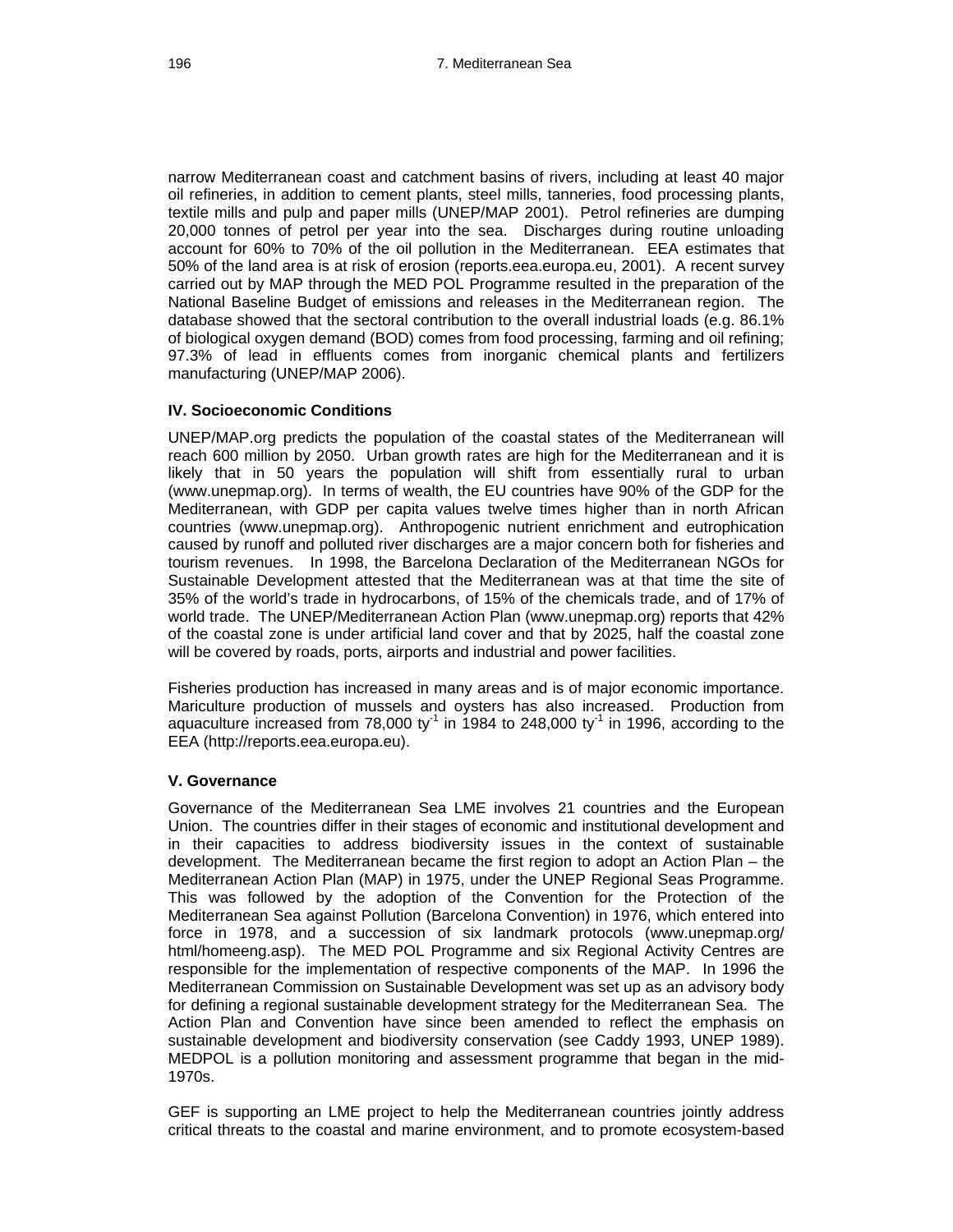management of coastal and marine resources (Lascaratos 2006). GEF projects involve the conservation of wetlands and coastal ecosystems, and the building of country capacity. Through a TDA adopted by the Contracting Parties to the Barcelona Convention in 2004, the participating countries have analysed factual and scientific information on transboundary concerns and their root causes, and have set priorities for action (see Mediterranean Action Plan 1999). Decline in biodiversity, fisheries, and seawater quality, along with human health risks and the loss of groundwater dependent coastal ecosystems were identified as the major environmental concerns of the basin. In addition, they are determining national and regional policy, legal and institutional reforms and investments needed to address the priorities within the LME. They have also committed to pollution reduction for specific pollutants with specific timetables and targets. Two SAPs were prepared and adopted in 1997 and 2003 respectively: SAP-MED for land-based sources of marine pollution and SAP-BIO, the Strategic Action Programme for the conservation of Mediterranean Marine and Coastal Biological Diversity. The SAP-MED has now formed the basis for the National Action Plans of each country, finalized and endorsed by the Contracting Parties in 2005.

A new Strategic Partnership for the Mediterranean Sea Large Marine Ecosystem supported by GEF, UNEP, the World Bank and a large number of additional national and international donors, has recently been adopted by the GEF Council and will be implemented as from 2008. The strategic partnership is addressed to all the countries of the Mediterranean and to all international cooperation Agencies and donors. The Partnership will serve as a catalyst in leveraging policy/ legal/ institutional reforms as well as additional investments for reversing degradation of this damaged large marine ecosystem, its contributing freshwater basins, its habitats and coastal aquifers. The major threats to be collectively addressed are environmental challenges including climate change; population growth, tourism and urbanization; loss of biodiversity and the unsustainable use of fisheries. Programmes have been developed in conjunction with a review of the European Union's Common Fisheries Policy and illustrate increasing international coordination of scientific studies of fisheries resources and the biological and oceanographic environment. In 2006 the  $10<sup>th</sup>$  anniversary Euro-Med Summit in Barcelona adopted an initiative, Horizon 2020, to reduce and control, with the help of a coalition of partners, major Mediterranean pollution "hot spots" by the year 2020.

## **References**

- Artegiani, A. (1984). Seasonal flow rates of the Italian rivers having outlets in the northern and the central Adriatic. FAO Fisheries Report 290:81-83.
- Artegiani, A. (1987). Parametriabientali, dinamica delle acque costiere, della produtt, primaria, delle caratt, geomorfol,e fisionomiadella fascia costiera marchigiana. Report for the Marche Region. (In Italian).
- Azov, Y. (1990). Eastern Mediterranean: A marine desert? Marine Pollution Bulletin 23:225-232.
- Belkin, I.M. (2008) Rapid warming of Large Marine Ecosystems, Progress in Oceanography, in press.
- Belkin, I.M. and O'Reilly, J.E. (2009). An algorithm for oceanic front detection in chlorophyll and SST satellite imagery. Journal of Marine Systems, in press.
- Belkin, I.M., Cornillon, P.C. and Sherman, K. (2009). Fronts in Large Marine Ecosystems of the world's oceans. Progress in Oceanography, in press.
- Bombace, G. (1993). Ecological and fishing features of the Adriatic Sea, p 119-136 in: Sherman, K., Alexander, L.M and Gold, B.D. (eds), Large Marine Ecosystems: Stress, Mitigation and Sustainability. AAAS, Washington, D.C., U.S.
- Caddy, J.F. (1990). Recent trends in Mediterranean fisheries, p 1 42 in: Caddy, J.F. and Griffiths, R.C. (eds), Recent Trends in the Fisheries and Environment in the General Fisheries Council for the Mediterranean (GFCM) Area. GFCM Studies and Reviews 63. FAO, Rome, Italy.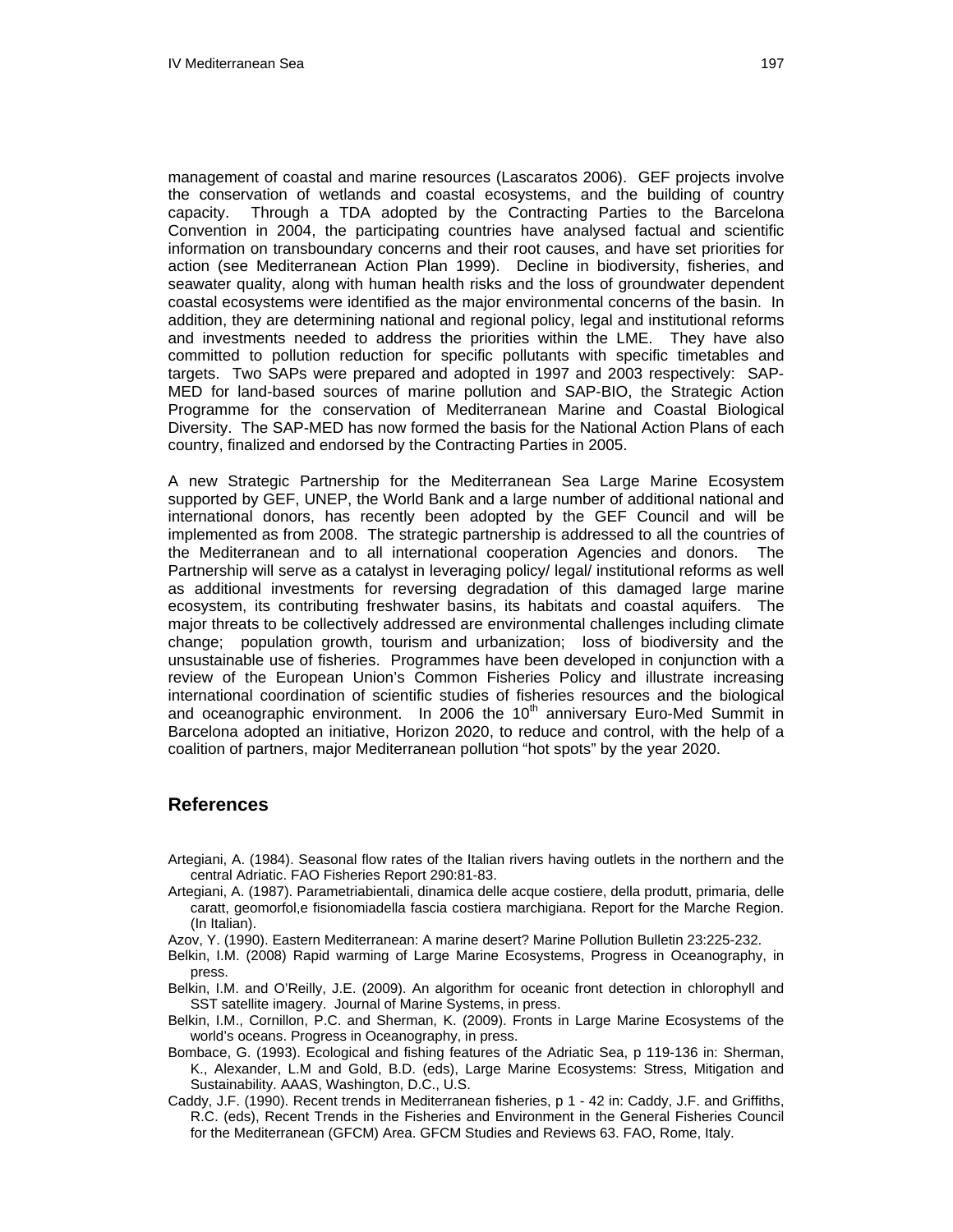- Caddy, J.F. (1993). Contrast between recent fishery trends and evidence from nutrient enrichment in two Large Marine Ecosystems: The Mediterranean and the Black Seas, p 137-147 in: Sherman, K., Alexander, L.M and Gold, B.D. (eds), Large Marine Ecosystems: Stress, Mitigation, and Sustainability. AAAS, Washington, D.C., U.S.
- CIESM (2002) Tracking long-term hydrological change in the Mediterranean Sea, edited by Frederic Briand, CIESM Workshop Series, No. 16, 134 pp., Monaco (www.ciesm.org/online/monographs/Monaco.pdf ).
- Darmouli, B. (1988), Pollution dans le Golfe de Gabes (Tunisia). Bilan de six annees de surveillance (1976-1981). Bull. Inst. Natn. Scient. Tech. Oceanogr. Peche Salammbo 15:61- 84.
- Degobbis, D. (1989). Increased eutrophication of the Northern Adriatic Sea. Marine Pollution Bulletin 20(9):452-457.
- Del Rio Vera, J., et al. (2006) Mediterranean Sea level analysis from 1992 to 2005, presented at ESA workshop, Venice, Italy

[\(www.earth.esa.int/workshops/venice06/participants/838/paper\\_838\\_delriovera.pdf](http://www.earth.esa.int/workshops/venice06/participants/838/paper_838_delriovera.pdf)).

Durand, F. (ed.) (2000). Fishing down the Mediterranean food webs? Proceedings of a CIESM Workshop held in Kerkyra, Greece, 26-30 July, 2000. CIESM Workshop Series No 12.

Fabi, G. and Fiorentini, L. (1989). Shellfish culture associated with artificial reefs. FAO Fisheries Report 428:99-107.

FAO FISHSTAT Plus (2004). www.fao.org/fi/quantities: 1950-2002.

- Fredj, G, Bellan-Santin, D, and Meinardi, M. (1992). Etat des connaissances sur la faune marine mediterraneenne, p 133-145 in: Bellan, D. (ed), Speciation et biogeographie en mer Mediterranee. Bulletin de l'Institute Océanographique, Monaco 9 :133-145.
- Friligos, N. (1989). Nutrient status in the Aegean waters. Appendix V. p 190- 194 in: FAO Fisheries Report 412.
- Garibaldi, L. and Caddy, J.F. (1998). Biogeographic characterisation of Mediterranean and Black Seas faunal provinces using GIS procedures. Ocean and Coastal Management 39:211-227.
- Garibaldi, L. and Limongelli , L. (2003), Trends in oceanic captures and clustering of large marine ecosystems: Two studies based on the FAO capture database. FAO Fisheries Technical Paper 435. Food and Agriculture Organization of the United Nations. Rome (p.48, Mediterranean biodiversity).
- GFCM (1989). General Fisheries Council for the Mediterranean. Statistical Bulletin 6. FAO, Rome, Italy.
- Hannesson, R. (1989). Optimum fishing effort and economic rent: A case study of Cyprus. FAO Fisheries Technical Paper 299.
- IMO/UNEP (1998). Regional Information System. Part C. Databanks, Forecasting Models and Decision Support Systems, Section 4, List of Alerts and Accidents in the Mediterranean. REMPEC, Malta.
- Josupeit, H. (1987). Prices and demand for small pelagic fish in Mediterranean countries. DOC.GFCM:SP/III/87/Inf., FAO, Rome, Italy.
- Kapetsky, J.M. (1984). Coastal lagoon fisheries around the world. Some perspectives of fishery yields, and other comparative fishery characteristics. GFCM Studies and Reviews 61.
- Lascaratos, A. (2006) A New Strategic Partnership for the Mediterranean Large Marine Ecosystem. Report online at www.unepmap.org. United Nations Environment Programme / Mediterranean Action Plan.
- Lascaratos, A., Sofianos, S. and G. Korres (2002) Interannual variability of atmospheric parameters over the Mediterranean Basin from 1945 to 1994, CIESM Workshop Series, No. 16, edited by Frederic Briand, pp. 21-24.

Longhurst, A. (1998) p.142 in Ecological Geography of the Sea. San Diego, Academic Press.

- Mediterranean Action Plan (1999). Strategic Action Programme (SAP) to Address Pollution from Land-based Activities. Athens, Greece.
- MOM (1996). Strategy for the protection of the Mediterranean monk seal *Monachus monachus* in Greece. Archipelagos/Hellenic Society for the Study and the Protection of the Monk Seal. Athens, Greece.
- NSF/NASA (1989). Ocean Color from Space. A folder of remote sensing imagery and text prepared by NSF/NASA-sponsored U.S. Global Ocean Flux Study Office, Woods Hole Oceanographic Institution, Woods Hole, U.S.
- Pauly, D. and Christensen, V. (1995). Primary production required to sustain global fisheries. Nature 374: 255-257.